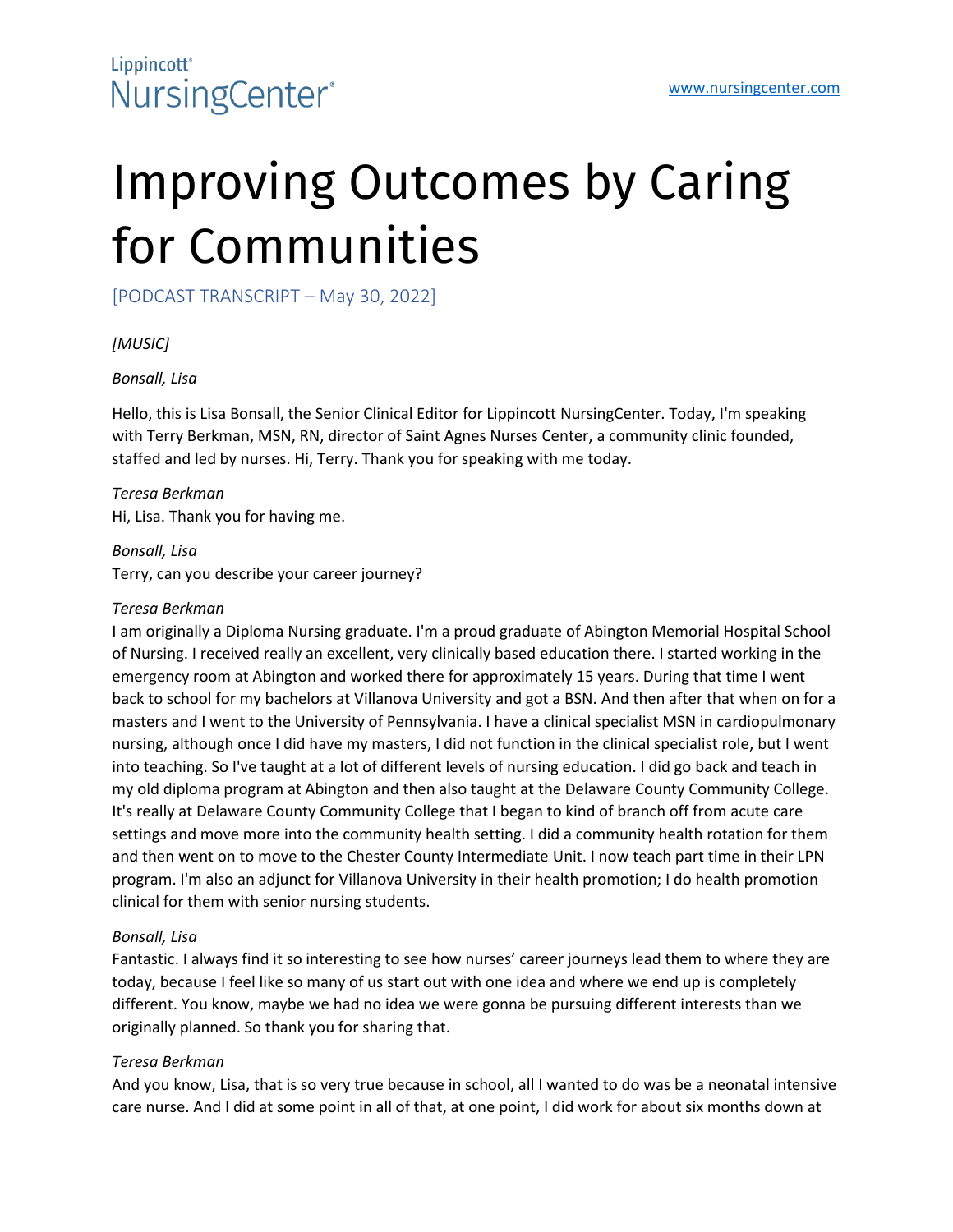### Lippincott<sup>®</sup> NursingCenter®

Children's Hospital in their neonatal unit and found that it was not at all what I thought it was going to be. And ended up spending really the bulk of my career in emergency nursing or then in teaching. When I've taught, I've taught in all different areas of the hospital, the acute care setting, but then kind of moved into community when I started teaching at the Community College. So you're right, you never know exactly where you're gonna end up.

#### *Bonsall, Lisa*

Right. So, Terry, can you tell us about your role at Saint Agnes Nurses Center?

#### *Teresa Berkman*

Sure. What really also led me into community nursing…we moved to West Chester and joined Saint Agnes Parish in West Chester. And they had a program called the Day Room where people would come for lunches and also some other services, people with a variety of needs in the community. And I started actually volunteering there as a nurse. We would go in and we would do blood pressures and other screenings and health teaching with the people that came to the Day Room. I me actually the founder of the Nurses Center, Marianne Leib, she was also a volunteer. She also taught at Delaware County Community College, so it was almost through a volunteer position that I ended up getting a teaching position at Delaware County. But through Marianne also, I got involved with the Saint Agnes Nurses Center. And so the Saint activist Nurses Center is a nurse-run community healthcare setting. Our only criteria to come to the Nurses Center is that you do not have insurance, so we are what you might want to think of as a low demand healthcare setting in that we don't ask for proof of income. We don't ask for proof that you live in a certain catchment area. We do ask people if they have insurance or not, but we take them at their word. We don't ask for identification of any kind. We take people as they come and with the information that they bring to us. So we are staffed by nurse practitioners. In Pennsylvania, nurse practitioners do need prescriptive authority from a physician. So we do have a physician who provides that prescriptive authority for our nurse practitioners, but he is not on site. Our nurse practitioners function independently when they're at the clinic. We have nurses, registered nurses, at times we have LPNs and we also have student nurses who come and volunteer and then we have a staff of interpreters. Many of the patients that come to us are Hispanic and Spanish speaking. So we have interpreters to help us translate. They also function as our receptionist and our secretary and just in general, do whatever is needed and I would say that of our entire staff that we don't stand on ceremony, I guess. We don't worry about our title or the letters after our name. If something needs to be done, then any number of people on staff are totally willing to do it.

#### *Bonsall, Lisa*

Thank you, Terry. And I can attest to that because I actually met Terry through my volunteer work at Saint Agnes and what an incredible place it is, really meeting such a need that I didn't even know existed right in my community. So I'm thrilled to be part of it. I feel really honored to work with our staff.

#### *Teresa Berkman*

That's a good point, Lisa, I think, in the suburbs, West Chester is a lovely community, a college town. If you travel down the couple main streets in town, there's wonderful restaurants and little boutique stores and coffee shops. It's really a fun and pretty little town. But the pockets of poverty are hidden, but they're very much there. So I guess I think in, in talking with our patients, we take care of all the people that are working in those little restaurants and coffee shops and boutiques and the landscapers who are keeping the lawns in the area beautiful and planted and the construction workers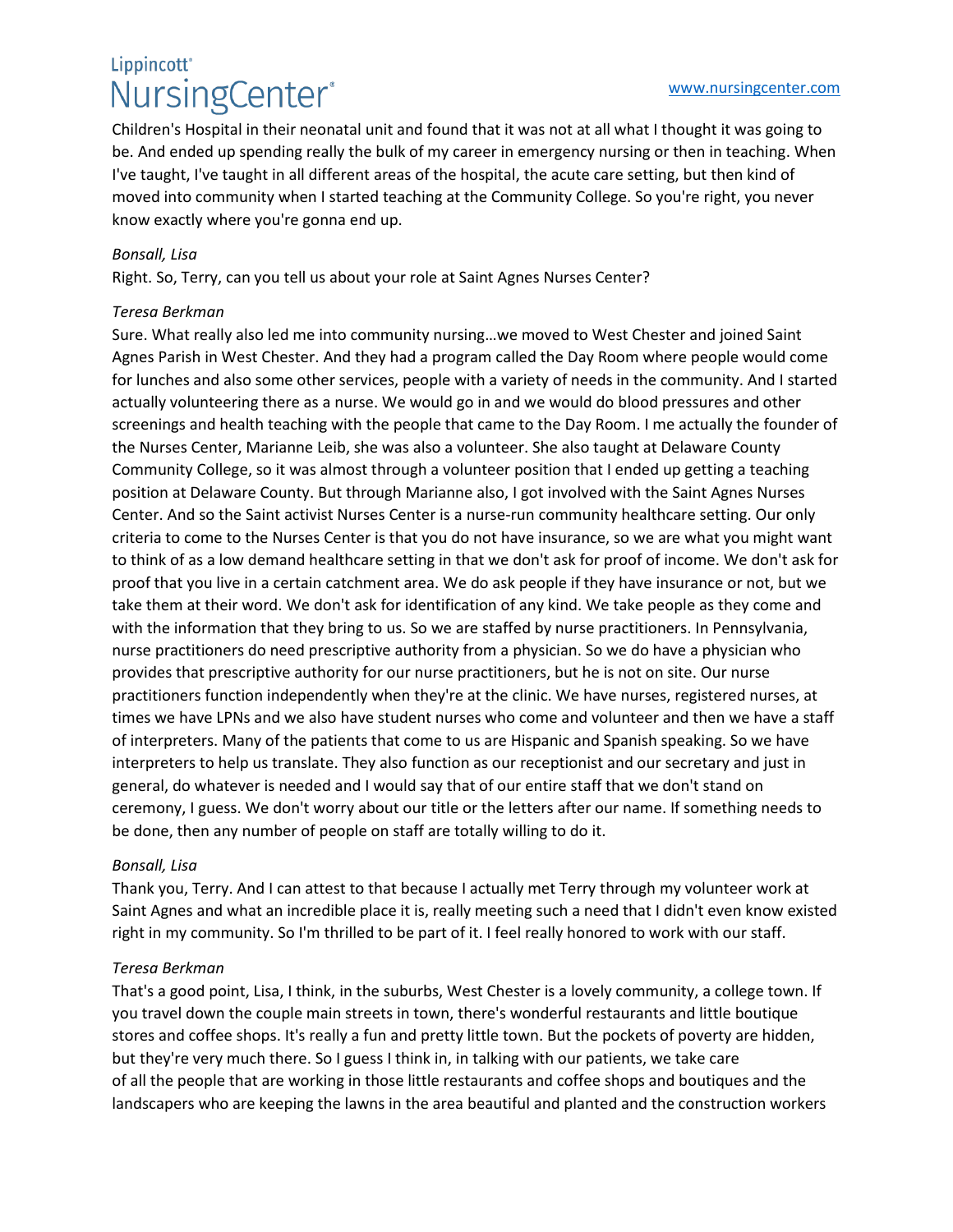### Lippincott<sup>®</sup> NursingCenter®

and the women that are working in maybe the hotel as the maid. We take care of all of those people at the Nurses Center. Most of our patients, I would say, are people who are working but are working in jobs that do not provide insurance.

#### *Lisa Bonsall*

Right. So this leads me to my next question of why is Community health so important and why are nurses and NPs so well positioned to provide care in this setting?

#### *Teresa Berkman*

I think if anything, the pandemic has taught, hopefully taught us the value of community nursing. We saw with the rollout of first the testing, the COVID testing, before we had the home kits, most of that those testing stations run by the health departments were staffed by nurses. A lot of them were volunteer nurses. In Chester County, and also in Delaware County, there's a Medical Service Corps that you can volunteer to be part of, run through the health department, and we were often deployed to those settings where they were doing either the screenings or where they were doing the vaccinations. I

n terms of education, nurses are very important in providing the public health education and I think particularly in a clinic like ours, and there are several other clinics in our area that are larger than Saint Agnes, like Community Volunteers in Medicine and La Comunidad down in Kennett. For primary care, nurse practitioners are excellent providers and have very good patient outcomes. And I think one of the reasons for that is as nurses, in our education, it's very ingrained in us to listen to the patient. For one, communication skills, I know in my own educational programs and also the programs that I now teach in, communication is very important. Nurses are good listeners and good communicators and that's a very important skill to have when working in public health.

#### *Bonsall, Lisa*

I think you make some really good points, Terry. My background is also in acute care and I think back to how many times we would discharge somebody and just send them back into their community and then we were surprised when they came back and their diabetes was out of control again or we thought they weren't compliant with their medications. Now being on the other side and seeing patients in the community, you know, sometimes people are having to choose between food and medicine. I've really gotten a glimpse into how important it is seeing the whole picture and and making a difference at that community level.

#### *Teresa Berkman*

Right. And I think we tried to do that at the clinic, our patient intakes, we do ask all the medical questions about personal medical history and family medical history and what medications they're on. But we also ask questions about how they live, and what level of education they've had, and where they work, looking at maybe workplace hazards. We screen for intimate partner violence, for depression and anxiety and also for food insecurity and one really nice thing that I think we do is that if someone screens positive for food insecurity, we don't just give them a list of food pantries in the area but send them away hungry. We actually have a very small stock of staples - pantry staples - in that we have at the Nurses Center and before that patient leaves, we send them home with a bag of some nonperishable grocery items. So because how could they possibly follow whatever healthcare instructions we're giving them if they're going home hungry and they don't have enough food? I think that is one of the things that we do well at the Nurses Center and also I think in general nurses are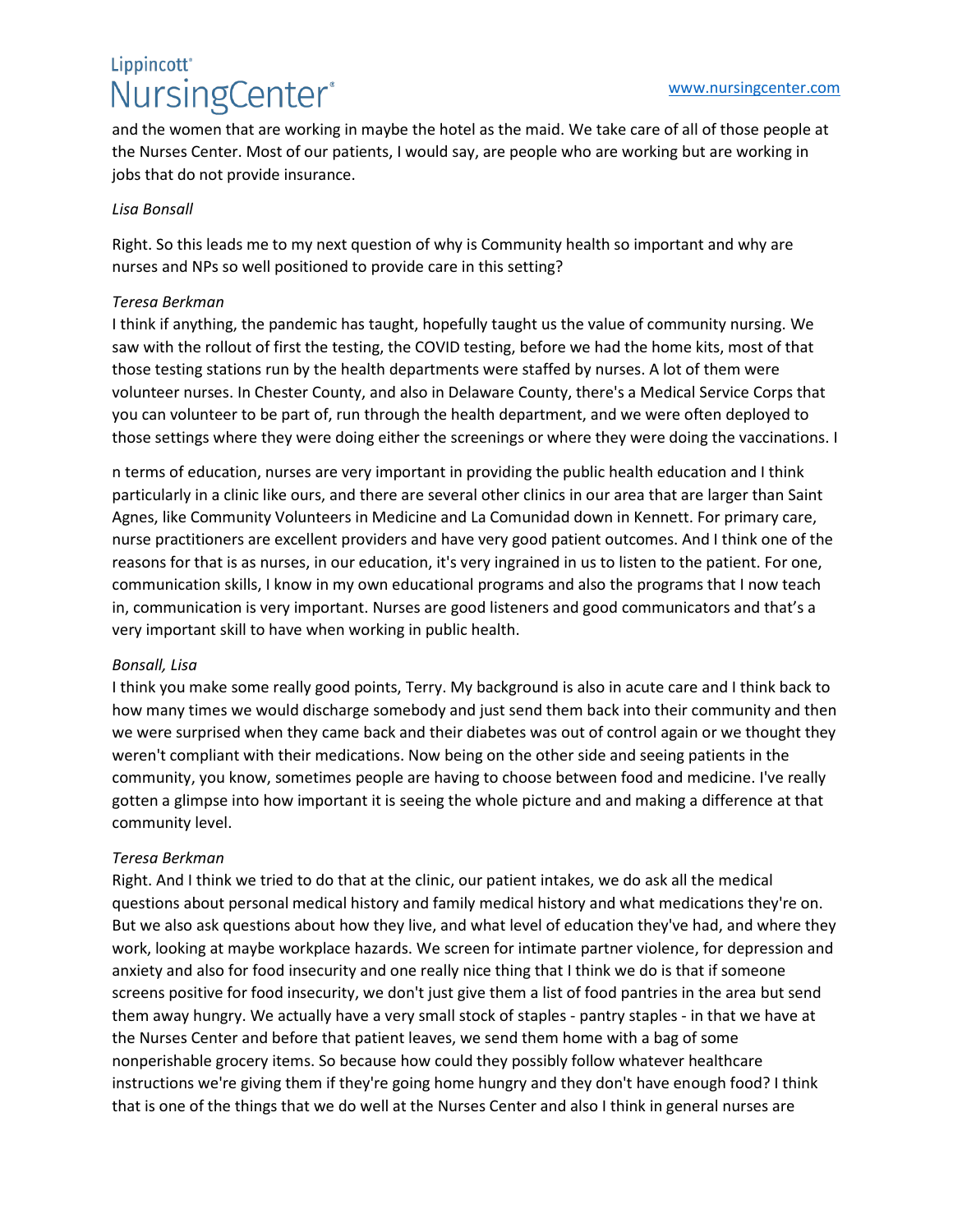### Lippincott<sup>®</sup> NursingCenter®

geared towards a holistic care where we look not just at the patient's medical diagnosis and then provide a pill or order a test, but we look at what other needs the patient has, would those needs be a barrier to them following through on whatever instructions we're giving them for their care and how can we best…how could we meet those needs so that they could be more successful in following through on the instructions that were giving them or taking that medication? I really hate the term noncompliance because there are so many reasons why patients don't follow through on what instructions we're giving and a lot of times it's not because they don't care about their health or don't want to get better. But there are so many barriers that our patients face in being able to get medication or have healthy food or have a place to exercise or have time to care for themselves because of job demands or childcare demands.

#### *Bonsall, Lisa*

Yeah, and that's something I love about Saint Agnes. Like you said, we're not just like, OK, here's what you need to be doing. It's this what you need to be doing but can you do it? How can we help you do it? You know, if it's getting a vaccine, can we let let's get it scheduled. How are you going to get there? Like, figuring out all the pieces of the puzzle to help patients be successful.

*Teresa Berkman*  Right.

#### *Bonsall, Lisa*

Wonderful. Is there anything else you'd like to add, Terry?

#### *Teresa Berkman*

I feel that I have been very blessed by finding Saint Agnes Nurses Center and the really amazing and wonderful volunteers that we have there are our nurse practitioners, our nurses, our interpreters. It's an amazing place to be and I don't use the term lightly at all, but it's an incredible privilege to be part of it. Umm, there are bigger clinics, but I feel that we fill a niche in people that are for whatever reason not comfortable going to the larger centers, feel comfortable coming for us. We have been seeing… the clinic that was started in 1999 and we've been there ever since. And we have had some patients that have been coming honestly don't know if anyone's been coming since 1999, but I know we have some patients that have been coming to us for 10 years. They're kind of like family and it's amazing their feelings towards the clinic as well. We don't charge a fee, but we do have a donation jar on the desk. To me, it's amazing the generosity of our patients, of what they put in that donation jar or even the other things they bring to us. We once had a patient who brought all of us cooked a meal for us and brought it to the Nurses Center. We have another patient who, whenever he comes in since COVID, he has brought us some N 95 masks. And I think he gets them at his job site but he always brings some to us because he knows that we use them. We have another patient who actually every time he comes in, he brings the nurse practitioner a bouquet of flowers. And the last time he did this, she said to him, you know, you shouldn't be doing this for me all the time. Give these to your wife. And he said no. You people saved my life. If not for you, I wouldn't be alive. So I guess I can't say enough about what a wonderful, wonderful place and how lucky I feel to have found it and to have been able to be involved with it for so many years.